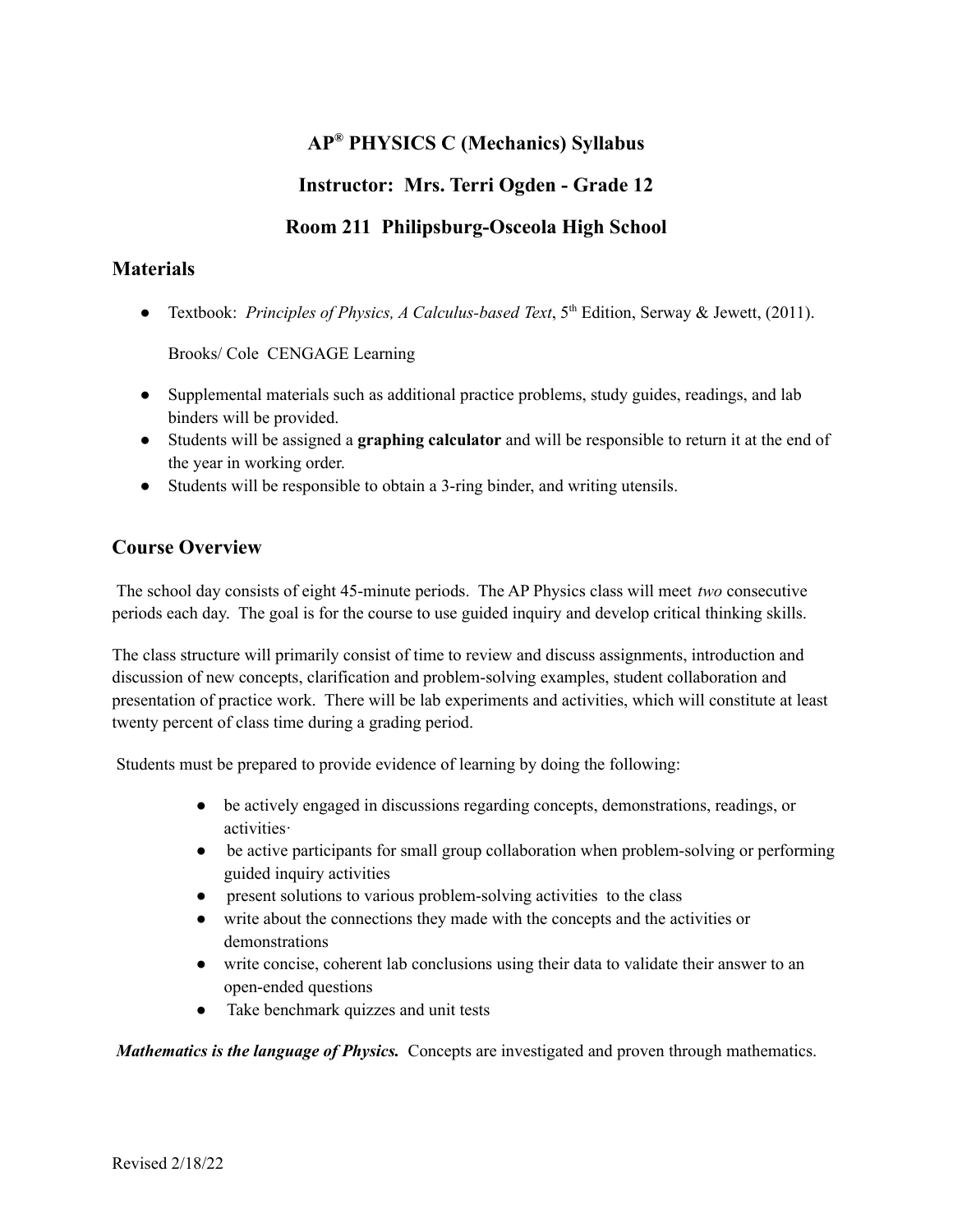| <b>Course Outline</b>                                                                                                                                                                      | <b>PA State Standards</b>    | <b>Timeline</b><br>(wks) |
|--------------------------------------------------------------------------------------------------------------------------------------------------------------------------------------------|------------------------------|--------------------------|
| Conversions<br>1.<br>- Becoming familiar with the metric system                                                                                                                            | 3.1.P.A9                     | $\mathbf{1}$             |
| One-dimensional motion<br>$2_{\cdot}$<br>Newton's 1 <sup>st</sup> Law (Inertia)<br>Acceleration, velocity and displacement<br>Free fall / acceleration of gravity<br>÷,<br>Graphing motion | 3.2.P.B1 and B6              | $\overline{4}$           |
| Two-dimensional motion<br>3 <sub>1</sub><br>Projectiles<br>Vectors<br><b>Relative Motion</b>                                                                                               | 3.2.P.B2 & B6                | 4                        |
| $4_{\cdot}$<br>Forces<br>Newton's 2 <sup>nd</sup> Law<br>Force of gravity, Normal Force, Applied forces<br>Forces applied at Angles                                                        | 3.2.P.B1                     | $\overline{2}$           |
| 5. Friction<br>Coefficient of friction<br>How angles affect normal force and friction                                                                                                      | 3.2.P.B1                     | $\overline{2}$           |
| Torque<br>6.<br>- Equilibrium                                                                                                                                                              | 3.2.P.B1. B2                 | $\overline{3}$           |
| 7. Conservation of Momentum<br>Newton's 3rd Law<br>1 and 2-dimensional Collisions<br><b>Rocket Propulsion</b>                                                                              | 3.2.P.B2<br>3.2.12.B2 and B6 | $\overline{3}$           |
| Conservation of Energy and Work<br>8.<br><b>Gravitational Potential Energy</b><br>Work-Kinetic Energy Theorem<br><b>Energy of Springs</b><br>Pulleys                                       | 3.2.P.B1<br>3.2.12.B2 and B6 | 4                        |
| <b>Rotational Motion</b><br>9.<br>Center of gravity/mass<br>Centripetal force<br>Angular acceleration, velocity, displacement                                                              | 3.2.P.B1 & B2<br>3.2.12.B1   | 5                        |
| 10. Universal Gravitation and Orbits<br>Force of gravity as centripetal force<br>Orbits of planets and satellites<br>Size of the Solar System<br>Kepler's Laws                             | 3.2.P.B6<br>3.3.12.B1        | $\overline{2}$           |
| 11. Simple Harmonic Motion<br>Longitudinal vs. Transverse waves<br>Frequency, wavelength, wavespeed<br>Interference of 2 or more waves<br>Functions of waves                               | 3.2.P.B5<br>3.2.12.B5        | 4                        |
| 12. Sound<br>Amplitude<br>Resonance                                                                                                                                                        | 3.2.P.B5<br>3.2.12.B5        | 1                        |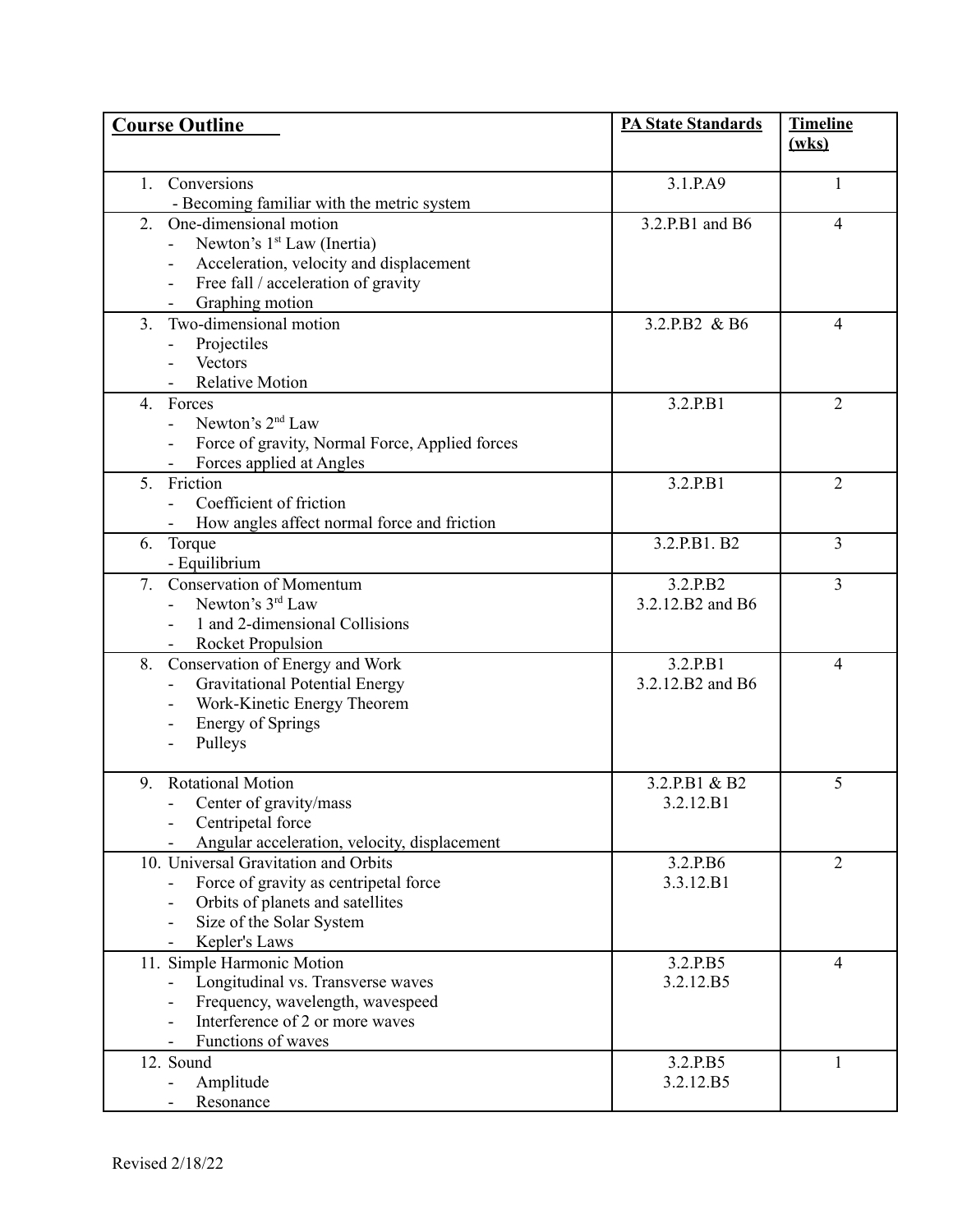| - Doppler Effect                                                                                            |                       |  |
|-------------------------------------------------------------------------------------------------------------|-----------------------|--|
| 13. Electricity and Magnetism<br>- Circuits, Voltage, Currency and Resistance<br>- Coils, Batteries, Motors | 3.2 P.B4<br>3.2.12.B4 |  |
| 14. Prepare / Review for AP Exam                                                                            | All above             |  |

\*\* Note: the following standards are identical and are covered in all units 3.1.P.A9, B6 and C4 3.2.P.A6, and B7, 3.3.P.A8, B3, 3.2.12.A6 and B7, 3.4.12.C2 and D2

#### **Link to Science Standards for Pennsylvania**

<https://www.pdesas.org/Standard/View>

# **LABRORATORY EXPERIMENTS**

The hands-on experiences in this course will include the listed labs which will help to demonstrate and make connections with a concept. Some on-line simulated labs will be required to be done outside of class, depending on time constraints. Labs will be *student-centered, inquiry-based* labs with a given essential question they are to investigate. Students will be given a list of materials, specific objectives and rubric. Students will be required to design the experiment, collect, organize and record data, and write about the connections between the studied content and lab results. Students will maintain a lab notebook. The overall objectives are for students to learn how to isolate variables for testing, to use the scientific method, to learn to read and analyze data, to analyze relationships among properties, to practice technical writing and learn how to substantiate a statement by linking it to their data. Labs and hands-on experiences will constitute at least twenty percent of class time.

#### **General Labs**

#### 1. Measurement

#### *Objectives:*

- to learn the proper use of the vernier and micrometer calipers and be able to read their scales.
	- to understand how the number of significant figures in a measurement is dependent on the precision of the tool used to measure an object.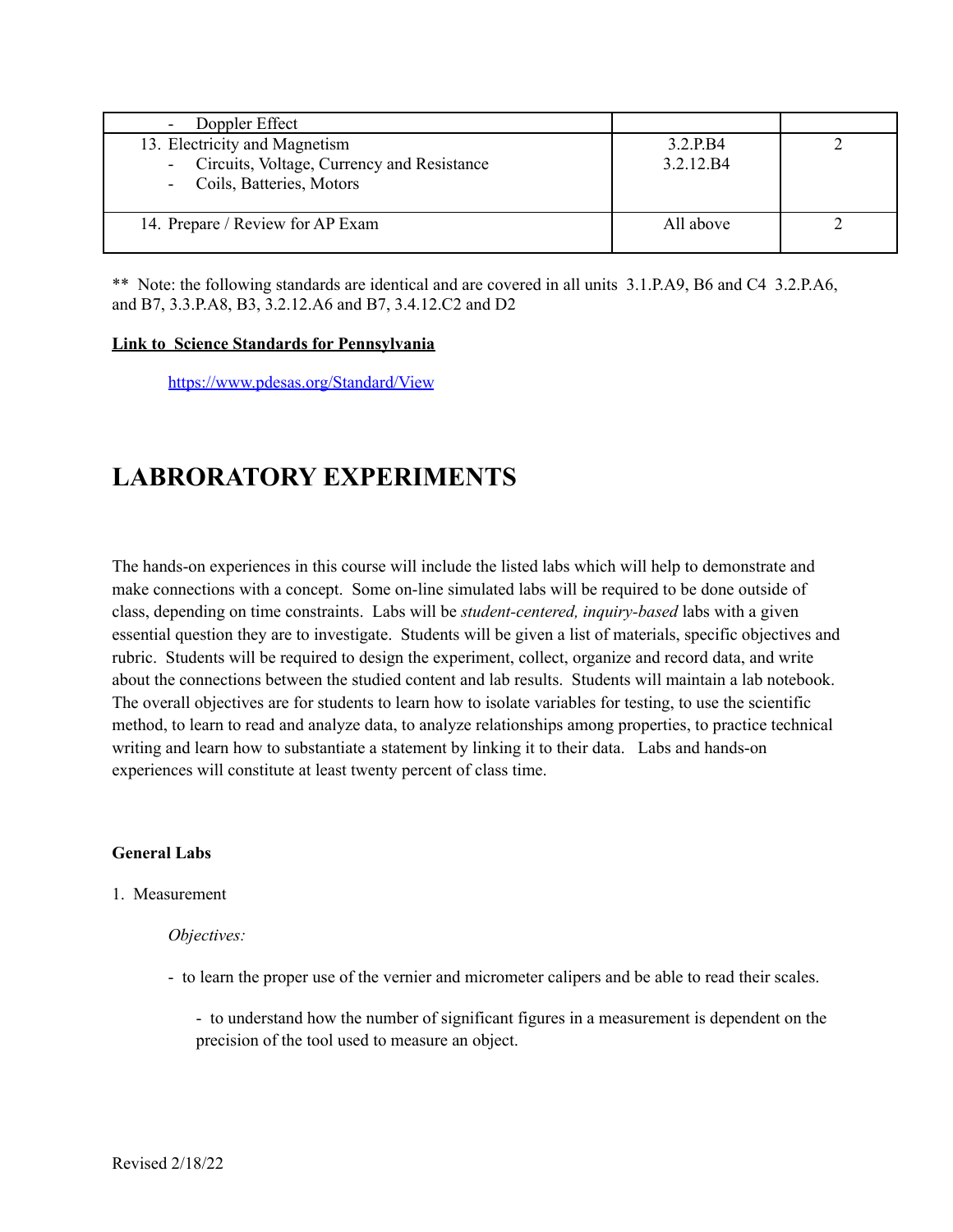#### **Velocity and Acceleration**

2. Graphing motion 1: Students to use a motion detector to distinguish graphs

*Objective:* to understand graphs of distance, and velocity

3. Graphing motion 2: Students to run 30 meters with timing for every 5 meters. Calculate and graph personal velocity and acceleration.

*Objective:* to understand graphs of distance, velocity, and acceleration vs. time

4. Recreating Galileo's acceleration experiment

*Objective:* to analyze the relationship between acceleration, distance and time and to investigate the value of gravity.

#### **Projectile Motion**

5. Horizontal Projectile lab –

*Objective:* to determine initial velocity, then calculate the range of a horizontal projectile launched from the lab table

6. Upward projectile Lab–

*Objective*: students determine and test range of a projectile given initial velocity and different angles of a PASCO projectile launcher

7. On-line satellite motion simulation –

*Objective:* to determine velocity and altitude to keep a satellite in orbit, understand orbital motion and escape speed.

#### **Newton's Laws and Forces**

8. Modified Atwood's Machine – part 1

*Objective:* to analyze the relationship between acceleration, mass and force for varying masses and forces.

9. Addition of Force Vectors

*Objective:* students to use a force table to add force vectors experimentally, graphically and analytically.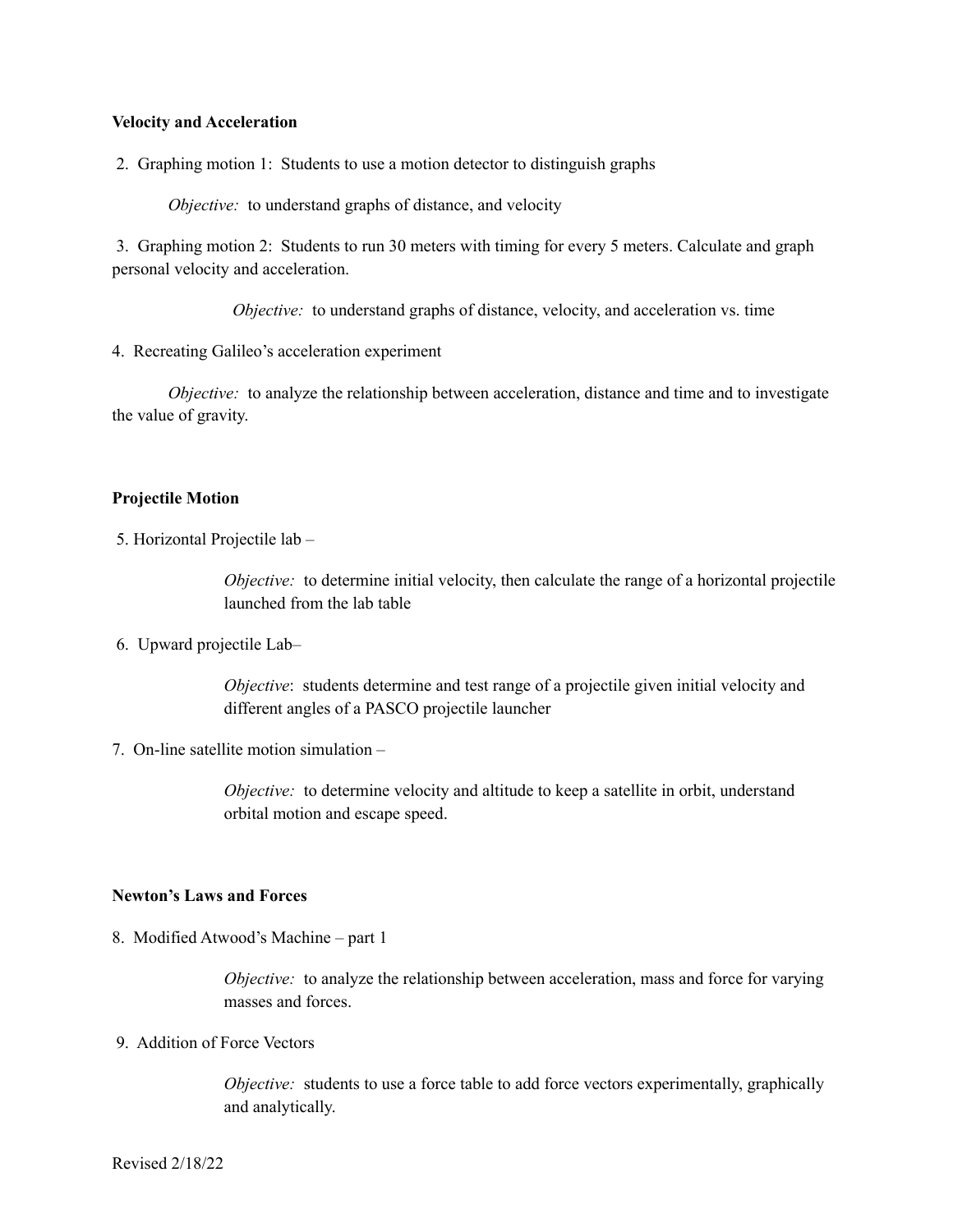#### 10. Coefficient of Friction,

*Objective:* Students to determine the coefficient of friction between various surfaces and analyze which variables among surface roughness, normal force and surface area effect the friction force and which effect the coefficient.

11. Terminal Velocity

*Objective*: Students determine terminal velocity of a coffee filter

#### **Work, Momentum, and Energy**

#### 12. Conservation of Momentum

*Objective*: Students to set up an elastic and an inelastic collision of a dynamics cart system, and using motion detectors, prove that momentum is conserved.

13. Modified Atwood's Machine – part 2

*Objective:* Students to evaluate whether mechanical energy was conserved in using a modified Atwood's machine with varying masses and forces.

14. Pulley lab

*Objective:* Students to evaluate work input, work output, machine efficiency, and mechanical advantage.

#### 15. Conservation of Energy: On-line simulation

*Objective:* students to observe how changing friction, normal force, velocity, and gravity value change kinetic, potential or thermal energy.

#### 16. Coefficient of Restitution

Objective: Students will examine the rebound height of an elastic ball dropped from rest.

### 16. Hooke's Law Lab:

*Objective:* Students to determine spring constant of various springs

#### 17. Personal Power

*Objective*: Students determine power required to lift their own mass in a measured time.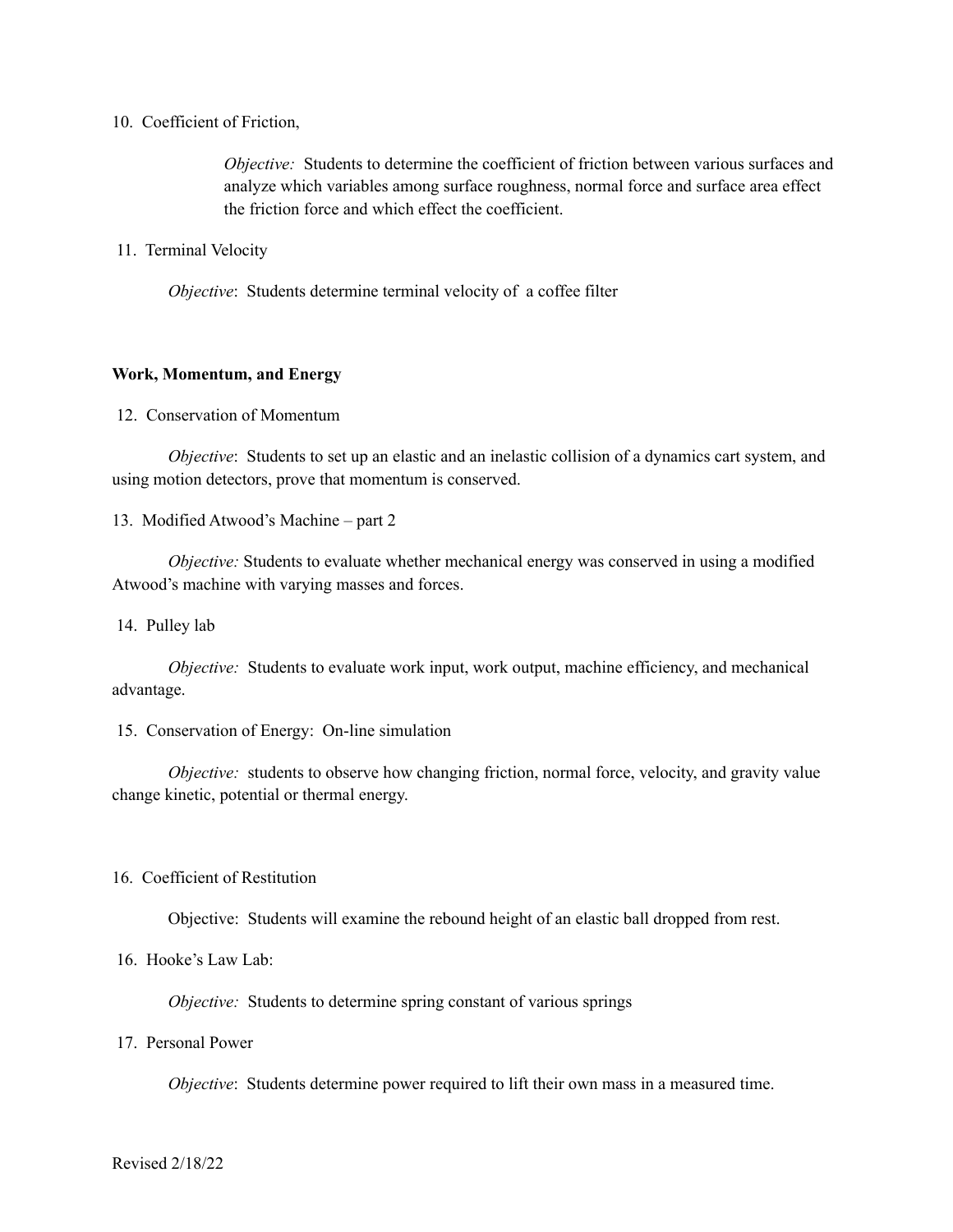#### **Rotational Motion and Simple Harmonic Motion**

18. Circular Motion Lab

*Objective*: students to calculate centripetal force for a horizontally rotating object and compare it to the measured value

#### 19. Simulated Gravity

*Objective*: Students research and design a basic rotating space habitat.

#### 20. Simple Harmonic Motion lab

*Objective:* Students will examine period of a mass-spring system

#### 21. Torque lab1

*Objective:* students to use translational and rotational equilibrium to determine an unknown mass.

#### 22. Torque lab 2

*Objective:* Students use stick bridges to validate calculated upward forces when masses are strategically placed on the bridge.

#### 23. Pendulum lab

*Objective*: students to investigate which variable affects the period of a pendulum, mass, length or angle (amplitude).

#### 24. Kepler's Laws: On-line simulation

*Objective*: students to use an on-line simulation to analyze Kepler's laws of planetary motion.

#### **Assessment**

The overall grading system is point based. The points he or she has earned divided by the total points possible will determine a student's grade. Assignments are generally five points, but can be more depending on difficulty. Test and lab points generally range from 40 to 100 points. There will be a test at the end of every unit and may be quizzes in between. They will consist of multiple-choice questions, short answer, and problem solving. The students will be given many opportunities to practice their problem solving in the AP free-response format that will help to prepare them for the AP exam at the end